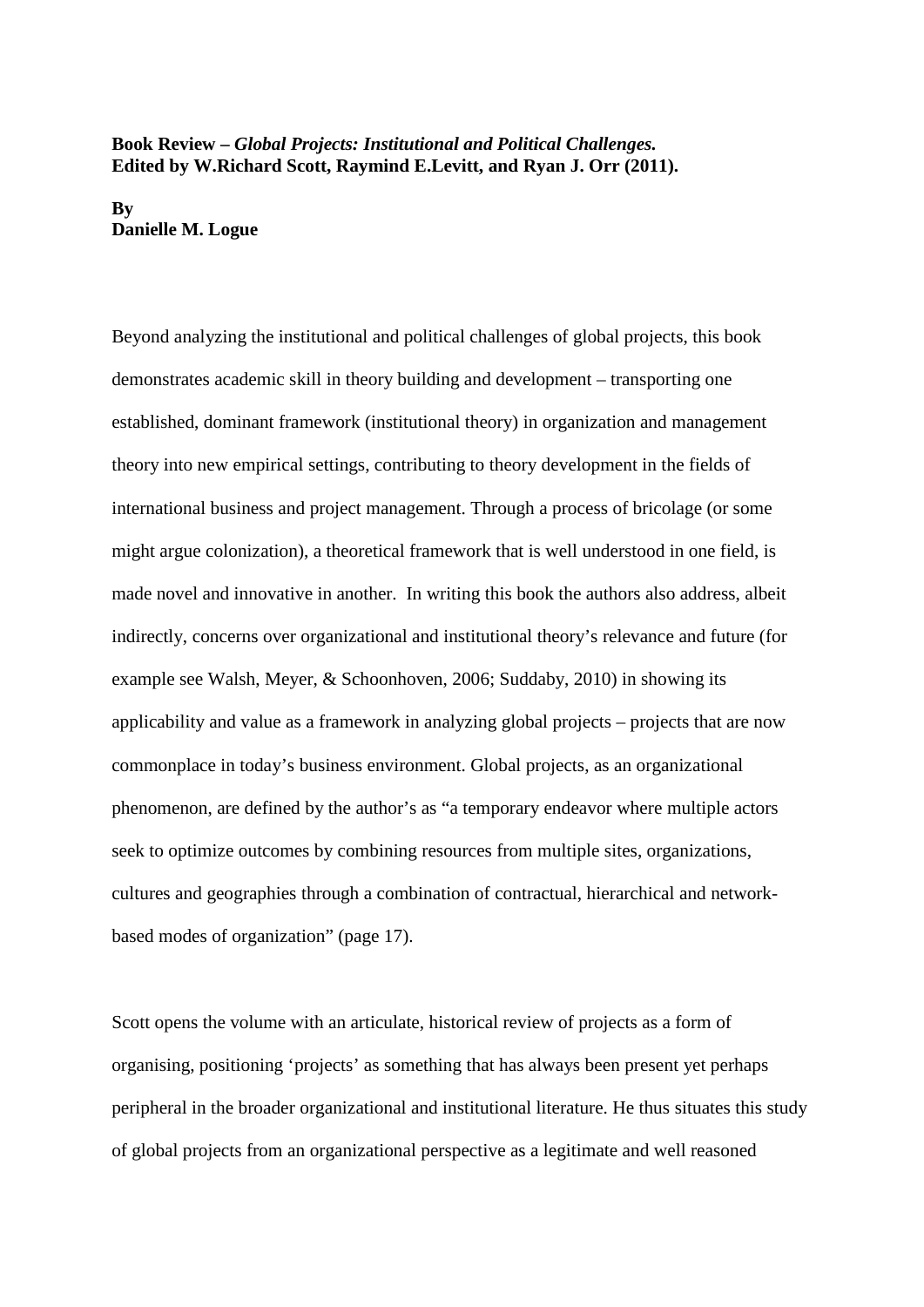pursuit. For example, organization and management scholars have implicitly studied project organizations via Mintzberg's (1979) classification of 'adhocracies', and the work of Powell (1990) and Miles and Snow's (1992) intermediate 'network' forms. "It was not until the close of the twentieth and opening of the twenty-first century that scholars began to examine more closely this subtype of network forms: project-based firms" (page 3). Scott suggests that while contingency and resource-based theoretical approaches to project organizations are currently dominant, institutional theory is an emerging and necessary approach – an agenda to which this book no doubts contributes. The argument made by Scott is that the context in which global projects occur is an important area that is in most need of "elaboration and development, both theoretical and empirical" (page 7), and institutional theory is an appropriate and worthy approach that can assist in addressing this need.

This book introduces institutional theory, specifically Scott's three pillars framework of institutional theory (1995; 2001; 2008) to international business and project management literatures. The use of Scott's three pillar's (regulative, normative, cultural-cognitive) is presented as a way of understanding and systematically parsing global projects, with the editors also incorporating social movement theory to more fully understand the institutional and political processes that surround global infrastructure projects as they confront crossnational and cross-sectoral institutional differences. The empirical chapters focus on the *how* of global projects, and in using an institutional approach are consequently attentive to the cultural, political, legal and normative institutional differences and conflicts that are present in global projects. The authors' consider managerial decision making in these global projects as "intendedly rational but more cognitively circumscribed", taking a sense-making perspective to understand the dynamics of global projects (page 140).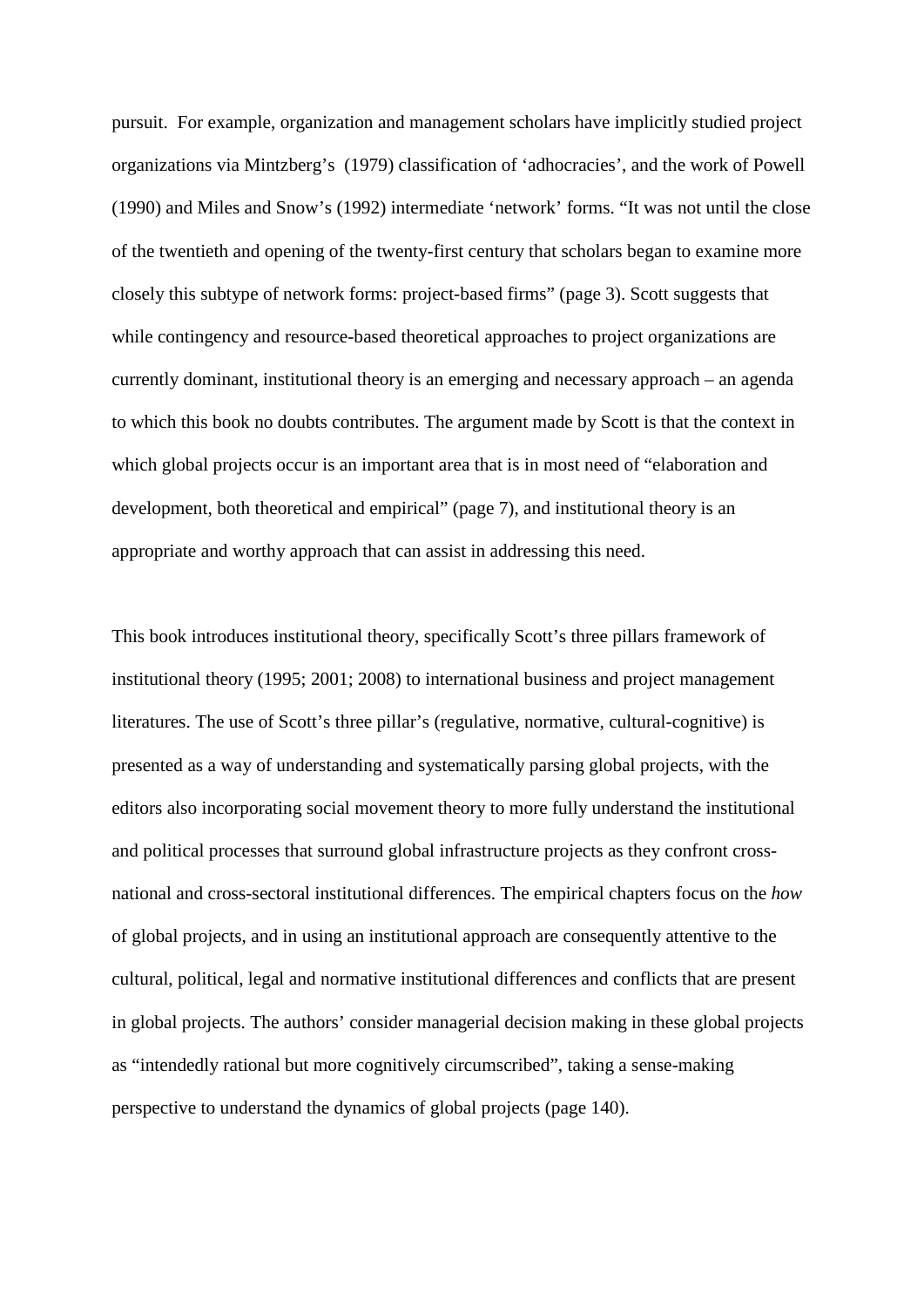Many of the authors are associated with Stanford University's Collaboratory for Research on Global Projects, and seek "better ways for financing, governing, constructing and sustaining infrastructure projects over their lifecycles worldwide" (page xv). While the aim of the book is to "inspire scholars from multiple academic disciplines worldwide to join...the pursuit of knowledge and tools to advance the development of more sustainable global infrastructure development projects and global projects of all kinds in our increasingly interconnected and fragile world economy and polity" (page xix), there is a common reference across the chapters on the findings and implications for practitioners. This seems to be the weaker of the contributions, as many of the practitioner findings appear unsurprising. The primary value of the volume would seem to be for scholars in project management and international business, given its detailed operationalization of institutional theory, who are seeking to more rigorously develop the normative and cognitive emphasis in their respective literatures, as recently initiated and pursued by Peng and others (for example, Peng 2002; Peng, LiSun, Pinkham and Chen 2009).

This book is comprised of an original introduction by Scott and 11 chapters (seven of which are co-authored by Scott) comprising of original and reprinted works (Chapters' 5, 7, 8 and 10). The chapters are organized into four parts. The first part, (1) *Foundational Themes*, outlines the nature of global projects and provides the intellectual groundwork for the other sections and empirical chapters. The initial chapter in this part is by Orr, Scott, Levitt, Artto and Kujala, and examines the emergence and increasing presence of global projects, and the frequent cultural and normative challenges that they confront. In Chapter 2, Scott presents his definitions and framework of institutional theory, revisiting his classic writings (1995; 2001; 2008). Perhaps unsurprising to scholars of institutional theory, emphasis here is placed on the notion and value of fields, and consequent multi-level applicability of institutional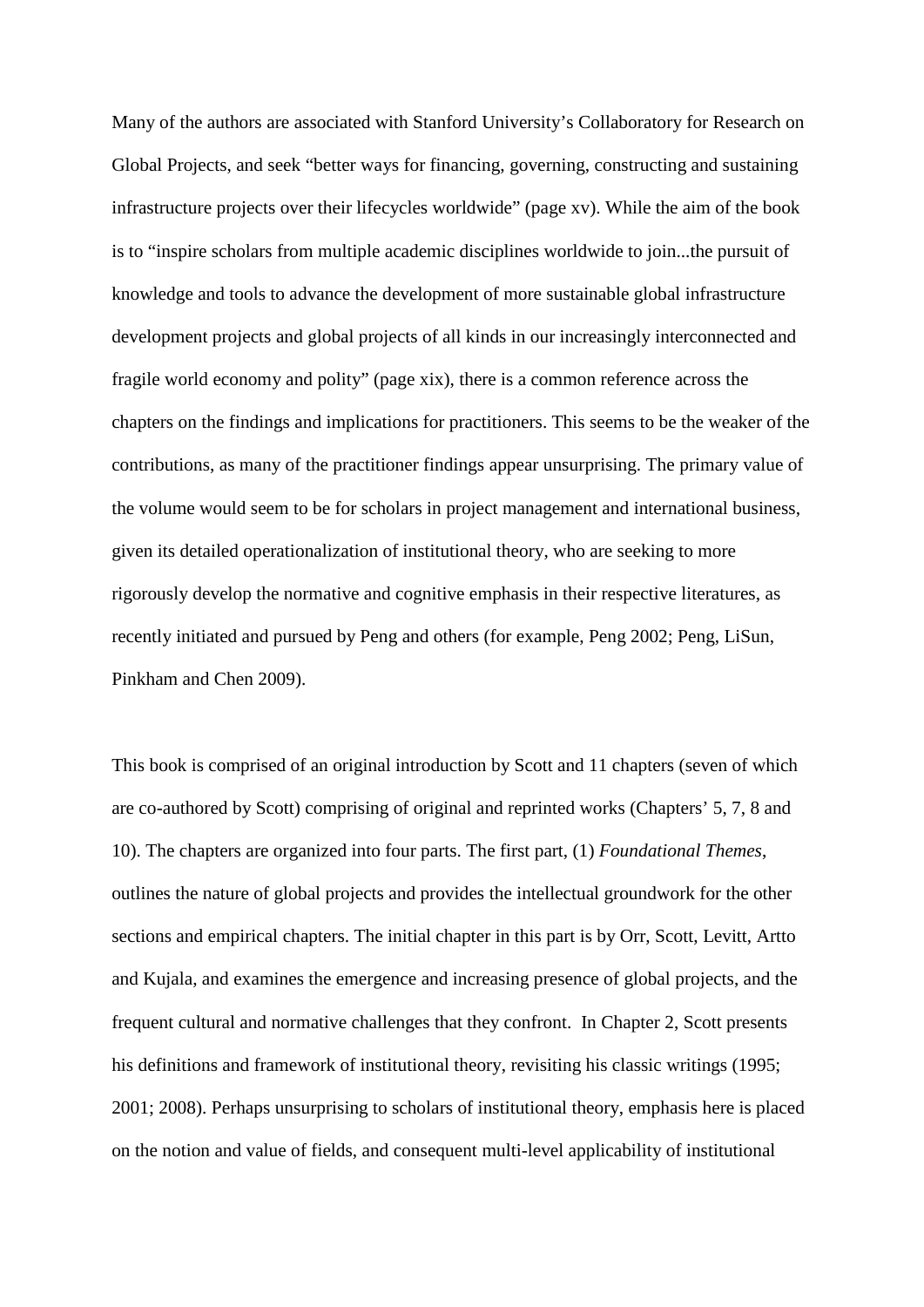theory to global projects. Interesting is the inclusion of social movement theory, in Chapter 3 by McAdam, revealing the Western view of social movements that is dominant in the literature and the opportunity to overcome this by studying global projects. Throughout the book, the inclusion of social movement literature as a framework for global projects shifts attention to the political aspects of global projects, many subject to local opposition, but also in the way that global projects may shape political activity.

Part 2, *Institutional differences and global projects: empirical studies*, consists of empirical studies applying Scott's three pillars. Mahalingham, Levitt and Scott (Chapter 4), adopt a qualitative approach due to the exploratory nature of their study (like many of the empirical chapters), in analyzing two engineering projects in India that were part of a single metro railway system being built. The focus of their analysis is on the institutional conflicts – often arising from differences in cultures and norms – between public officials adopting a rules based and hierarchical approach, and international contractors adopting a results-based and collegial approach in global projects. It is an interesting summary but rather descriptive, lacking a strong theoretical or practical contribution. In Chapter 5 Orr and Scott, recognizing the vast literature on cross-national cultural values (including Hofestede 1984; Hall and Soskice 2001; Kogut and Singh 1988), present a process model to examine the underlying dynamics and conditions "by which cross-societal variations in rules, norms and cultural beliefs are translated into the kinds of complications and costs that have been documented by mainstream researchers (Shenkar 2001)" (page 135). The process model is well developed from 23 case studies (page 173) and is one of the more valuable chapters for practitioners (page 180) in its findings. This work also develops the concepts of 'institutional exceptions' and 'institutional ignorance' (page 138), that are interesting to both international business literature and that of institutional theory, providing opportunity for future research.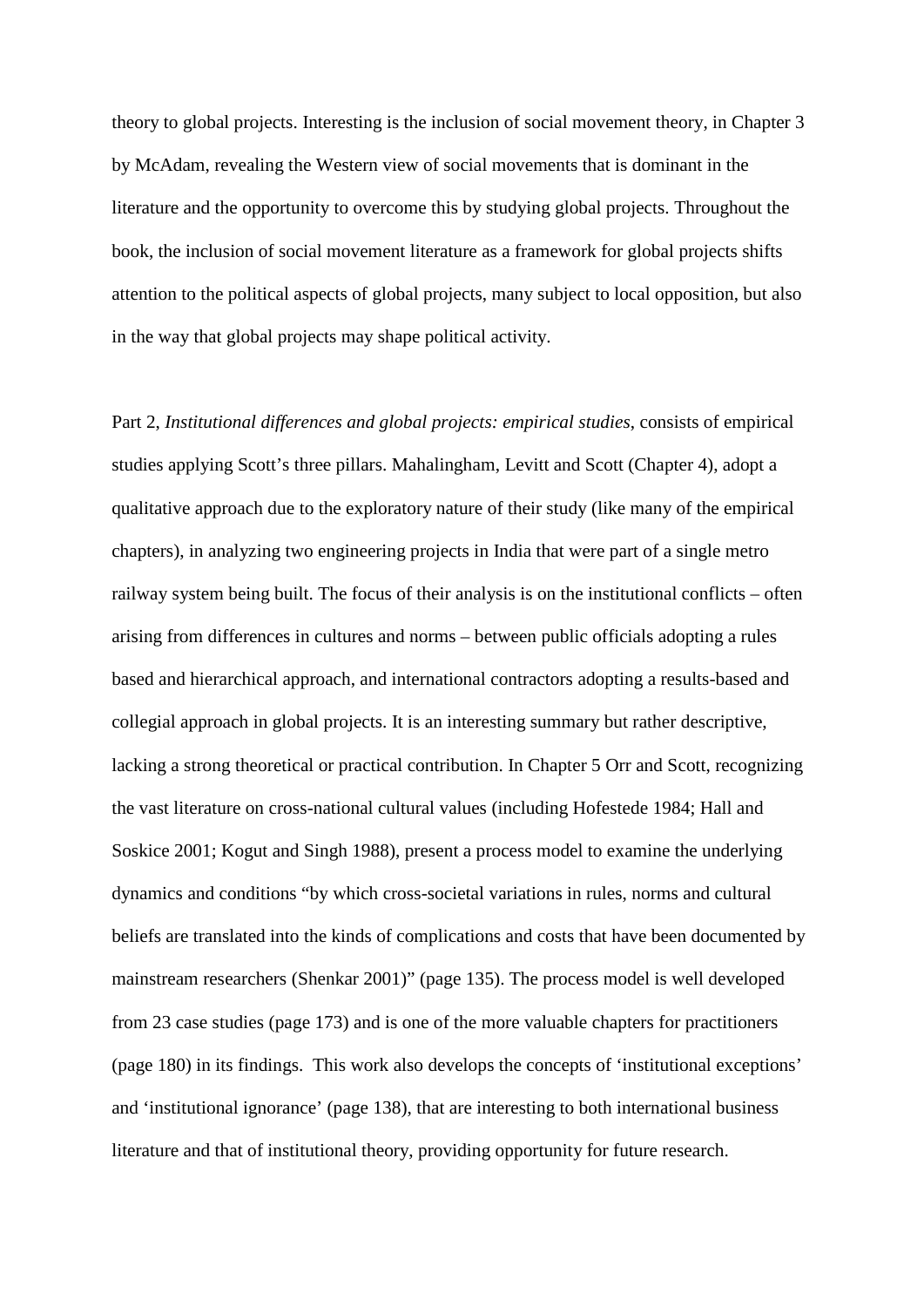Still in Part 2, Orr and Levitt (Chapter 6), propose that the more embedded a project is in the local environment, the more important is the local knowledge requirement. They explore the challenges of local embeddedness for international entrants, and strategies entrants use to cope with local embeddedness i.e. essentially what IB scholars describe as the 'liability of foreigness' (see Goshal and Nohria 1989, among others). They use a multiple case study design and open-ended interviews, and consider the strategies available for the different actors involved (contractors, developers, project consultants etc). Chapter 7 (Javernick-Will and Scott), extend this work on the local knowledge requirements in global projects, and focus on identifying the different kinds of institutional knowledge needed for global projects, using data from 15 case studies. Using Scott's three pillars, they lay out the regulative, normative and cultural-cognitive types of institutional knowledge needed in global projects, noting similarities and differences among different types of firms, with the differences rooted in different sources of revenue and time horizons. The contribution of this chapter lies more in its findings for the international project-based literature rather than institutional literature.

Part 3, *Political conflicts and global projects*, incorporates the social movement literature as a theoretical lens for global projects and is particularly compelling for doing so. McAdam, Schaffer Boudet, Davis, Orr and Levitt (Chapter 8) provide an elegant overview of social movement theory and the institutionalization of the 'western form' of social movements in the literature. The Chapter has a worthy if not ambitious goal of understanding the reactive resistance to such projects and in part "reducing Western exploitation of the developing world" (page 281). It was refreshing to see consideration of the opposition to infrastructure projects in developing countries as an important empirical setting practically and also for extending the empirical base for social movement scholars in testing theory. Using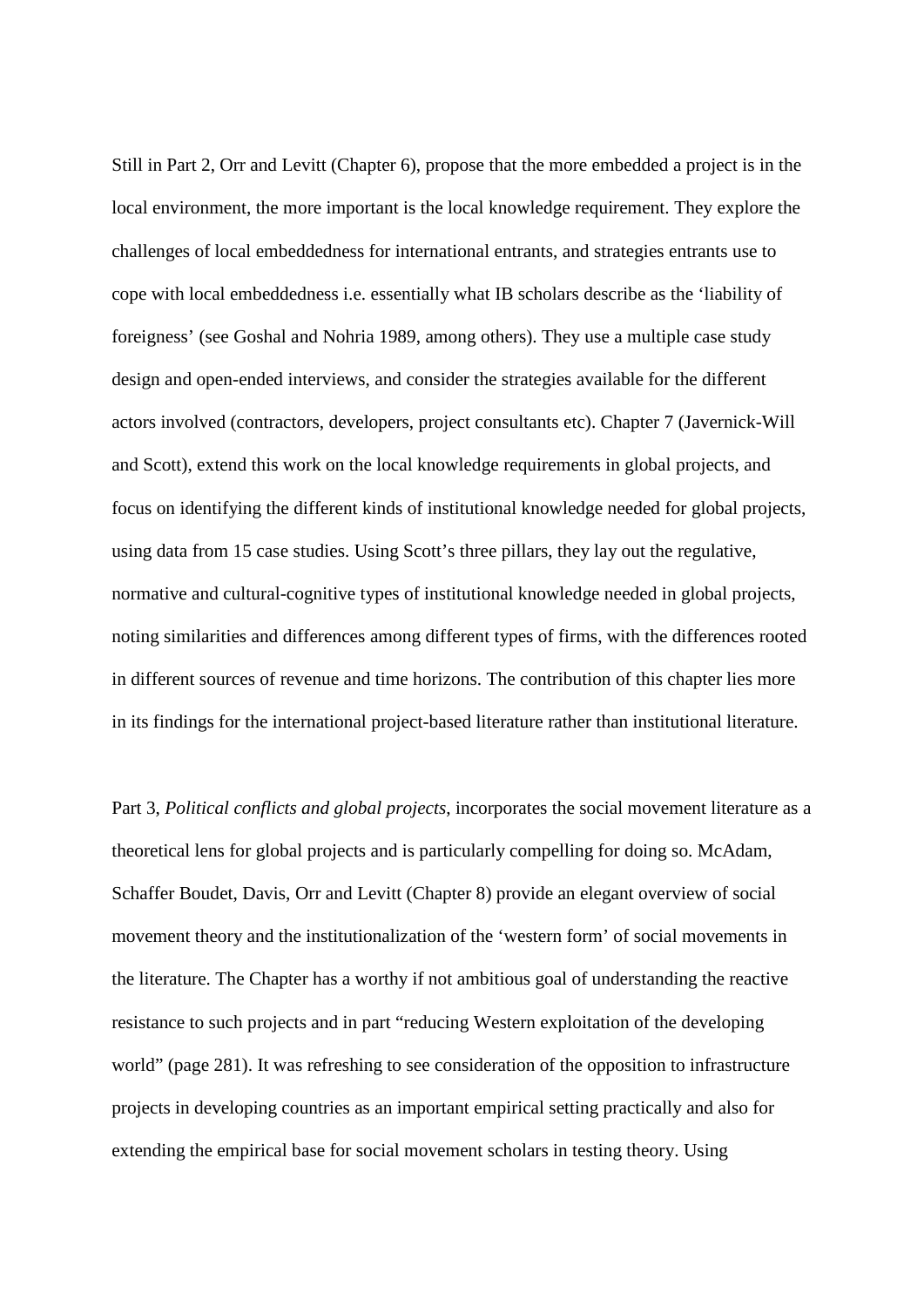Qualitative Comparative Analysis ( QCA) the authors present interesting findings, including that external resources (such as ties to NGOs) did not figure in explaining the rise of resistance (see page 304 for a fuller explanation), and how threat and opportunity appear to work jointly to shape opposition to global projects. It is only in this Chapter that one sees some consideration of world society literature in understanding movements in the contemporary world, as countries are integrated into the world society (Meyer, Boli, Thomas and Ramirez 1997). A deeper consideration of this literature may be revelatory in future work in global projects, for example in understanding global norms and ideas around the environment and so on. Chan and Levitt (Chapter 9), focus on the empirical setting of renegotiation episodes in Public-Private Partnerships (PPP). Again using QCA, specifically fuzzy set QCA, the authors look at the influence of strategic factors, cultural dimensions, and the institutional environment on the renegotiation process. Like many of the chapters, the qualitative approach is well articulated, well presented, and is arguably as example of bestpractice QCA methodology. Such an approach and study, the authors' conclude, provides practitioners with a more holistic view of renegotiation processes.

The final part, Part 4 *Governance strategies and structures*, includes two chapters. Chapter 10 (Henisz) presents a descriptive piece on the value of network-based strategies in understanding risk management in global projects, yet missing is a consideration of the network literature. A 'caselet' of ChevronTexaco is presented as a 'best practice' example, of how Chevron adopts an integrated approach to stakeholder consultation. Key questions presented in the Chapter (how did Chevron build and maintain its political and social coalition? What direct and indirect channels of communication and influence did they employ?) are left unanswered – perhaps unsurprisingly given Chevron would not hand over such data. In Chapter 11, Jooste and Scott apply a field approach to public-private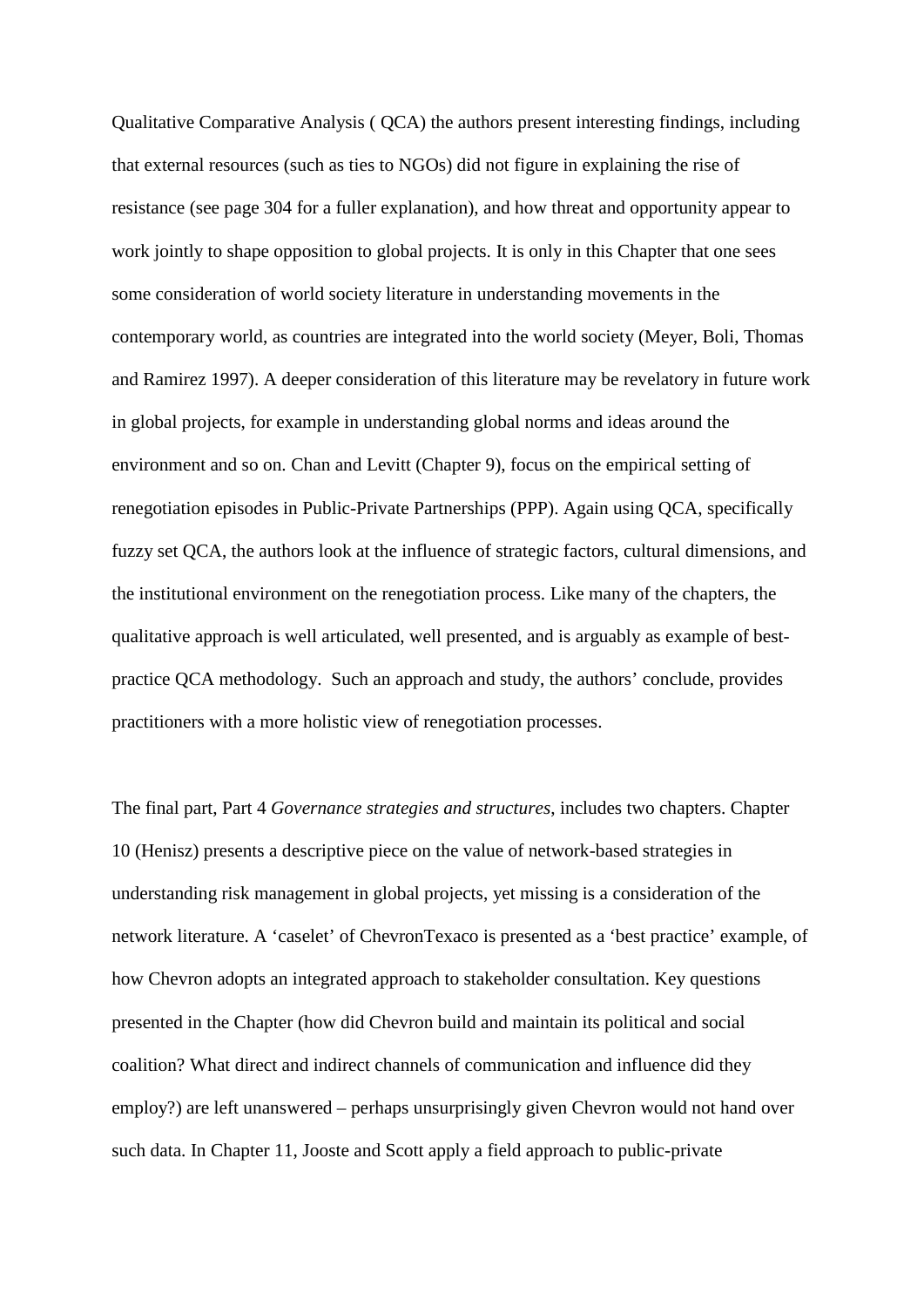partnerships. This chapter sees the Scott legacy at its best – transferring the field approach into a new empirical setting (global projects) and suggesting how very useful it is – across multiple levels, given that PPP projects need to increasingly be seen as operating in various constellations of field configurations (page 379). To support their field argument, they present three descriptive cases from South Africa, Canada and South Korea that analyze state fields.

Across the book, the global projects considered are from the sectors of architecture, engineering and construction. One wonders if the institutional framework suggested would be even more revelatory if it was used in global projects with 'softer' outputs – such as international aid and development, where projects focus on education, health and governance systems and processes. In general, the book contributes to a growing group of organizational and management scholars studying projects and project-based organising – an emerging field itself, with increasing numbers of journals, academic programs and research centres dedicated to the area (see for example Oxford University's BT Centre for Global Programme Management, and the work of Flyvberg, Bruzelius and Rothengatter 2003 on Megaprojects amongst others). Overall, Scott's intellectual legacy is dominant throughout this book and Scott should be commended for showing the value and relevance of institutional theory to yet another empirical setting – one of great importance to a range of stakeholders and policy makers - as he has done previously in fields such as healthcare.